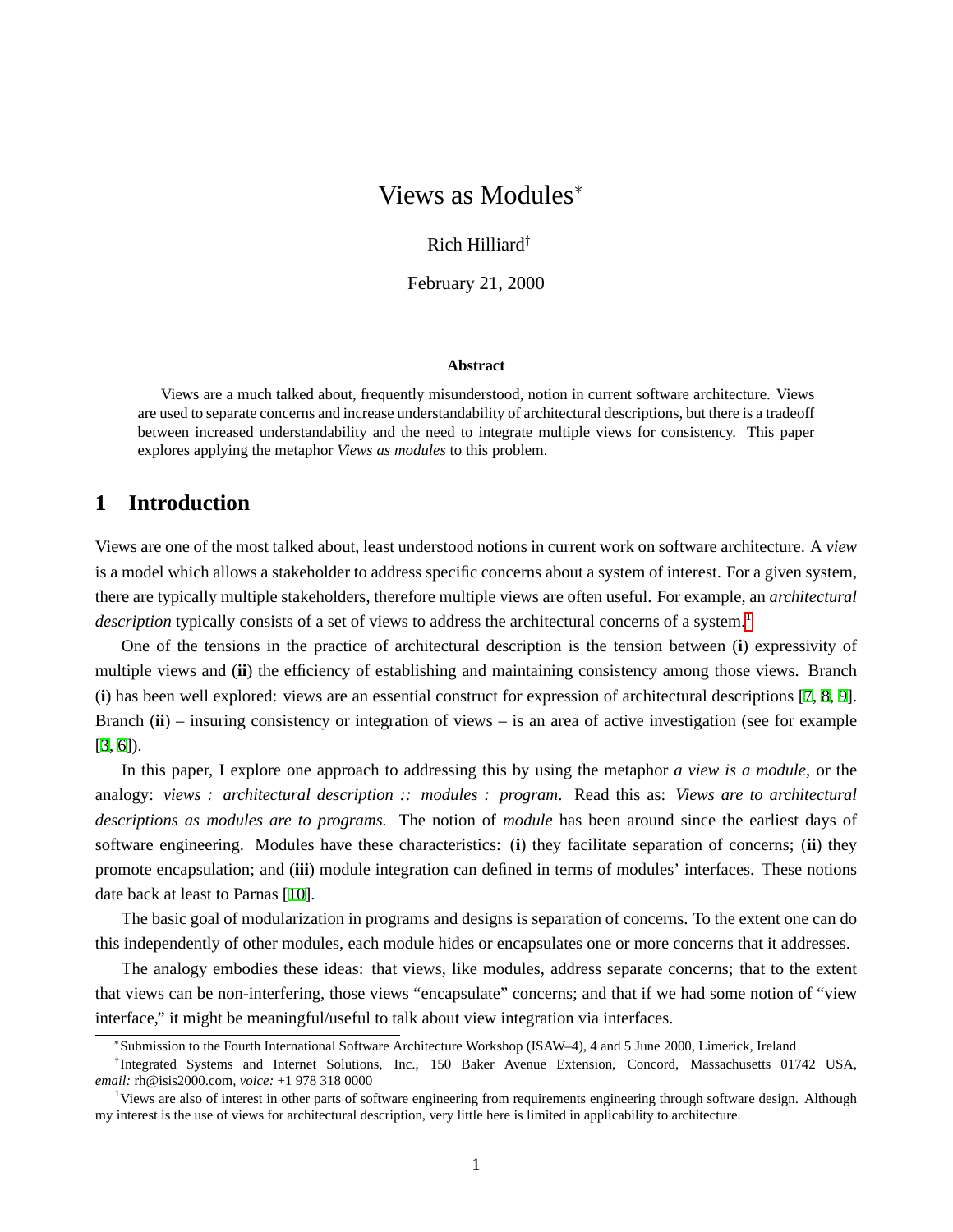This suggests a concept of operations wherein the architect develops individual views of a system, relatively separately of other views, and then has mechanisms for integrating, or composing, them.

The remainder of the paper suggests one realization of these ideas.

**Concepts.** This discussion is founded upon the conceptual framework of the draft IEEE *Recommended Practice on Architectural Description* [[7](#page-4-0)]. In IEEE P1471, a *view* is a particular model of a system, addressing a welldefined set of concerns. Every view is governed by a *viewpoint*. For our present purposes, the viewpoint can be thought of the "type" of the view. Like a type, it defines a predicate on the well-formedness of a view. In P1471, there is a way to *declare* (define and document) viewpoints prior to their use in constructing particular views. A viewpoint declaration specifies: concerns to be addressed by the view; the modeling vocabulary or viewpoint language to be used in its representation; and any associated analytic techniques (ATs) or methods which can be applied to the resulting representation.

### **2 Elaboration of the Metaphor**

In this section we pursue the metaphor suggested above within the framework outlined.

**Checking.** Just as we unit test modules before we expend time and resources trying to integrate them, we would like to be able to maximize the stand-alone checking of views prior to attempting to integrate them into a complete architectural description. This is facilitated by the notion of *viewpoint* introduced above, as follows. A view is *well-formed* if (**i**) it addresses the concerns of its governing viewpoint; (**ii**) it conforms to the viewpoint language of its governing viewpoint; and, (**iii**) any applicable ATs have been applied. If the view is well-formed, then it is a candidate for integration.

**Encapsulation.** The notion of encapsulation in programming and design is based on a luxury of linguistic expression we do not necessarily have access to in generalized models such as views. In design, we encapsulate features like data structure, state, algorithm. We *export* features like invocation protocol, possible exceptions, etc. Are there principles of what makes sense to encapsulate/export for generalized models such as views? Consider a reliability view of a system. It makes decisions about many aspects of the system (processing, data structures, communications, error handling) to address a set of reliability concerns. Potentially, each of these aspects may impact other views. Is there anything to encapsulate? It seems at best we encapsulate by omission – anything not explicitly exported is encapsulated. Therefore, the interfaces of a view must be negotiated with other views, just as module interfaces are negotiated during system development.

To the extent that one view is independent of other views within an architectural description, that view *encapsulates* certain decisions. That is, it should not be affected by changes to other views.

**Integration.** As noted above, one of the tensions in using multiple views is inconsistencies or mismatches. Egyed and Gacek write: "Mismatches often occur because the subsystems have different characteristics for some particular features." [\[2\]](#page-4-6)

To the extent that we can minimize the overlap of features dealt with in different views, we can minimize mismatches. There are two ways to do this: (1) attempt to make views orthogonal; (2) encapsulate decisions such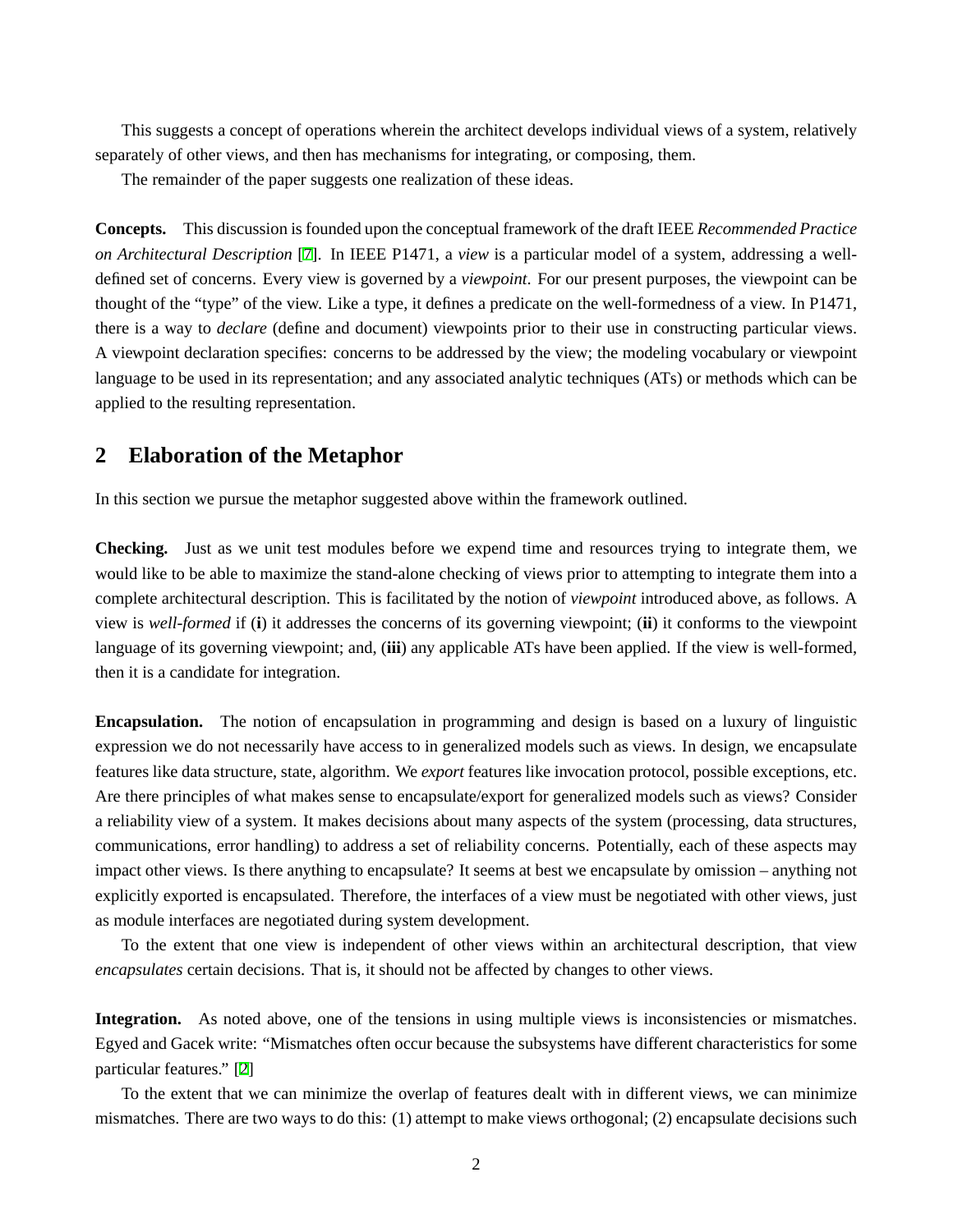that they do not effect other views. By introducing the notion of a view's interface, we can potentially limit the computational overhead of calculating such mismatches.

In fact, we might *define* the interface of a view in this way – it is only those elements which participate in constraints with other views. If we can articulate these, then we can check them, and build the means to enforce them. Ideally, one would like to exploit "type information" – the viewpoint declaration – as the basis for interfaces. Unfortunately, this doesn't get us everything. Sometimes there are instance-level constraints that must be taken into account. In previous work, the following levels have been encountered:

- *Viewpoint-Level:*  $\forall p : Process, \exists n : Node$  such that p link c (all processes must be assigned to run on a node).
- *View-Level*: everything in view V must be mapped to something in view W.
- *Element-level*:  $p_{123}$  link  $N_{839}$  (process  $p_{123}$  is assigned to run on node  $N_{839}$ ).

The following is a very compressed example (due to length limitations) of what I have in mind.

#### **2.1 Example of View Integration using Modules**

Consider an architectural description for an web-based, "ecommerce" system consisting of three views – developed using three viewpoints defined as follows:

Capability Viewpoint. *Concerns:* What is the structural organization of the system? How do its components interact?

*Viewpoint Language:* The Capability Viewpoint captures **components**, **connectors** and their **dependencies**; and the **interfaces** of those components and connectors (sometimes called ports and roles, respectively). This viewpoint is widely studied in the software architecture literature (although under that name). ACME (CMU, ISI) is a cannonical implementation of the Capability Viewpoint.

Commerce Viewpoint. *Concerns:* How does the system enable commercial activities? What business models does it support? What transactions? What services are provided? Who participates in transactions, and what are their roles? How does one interact with system to conduct business?

*Viewpoint Language:* The primary elements of the Commerce Viewpoint are **actors** (participants in exchanges such as buyers, sellers, customers, intermediaries); **values** (resources such as products, services, money); and **value exchanges** (i.e., transactions of value among actors). These elements are inspired by [[5](#page-4-7)]. A notation like UML collaboration diagrams could be appropriated to represent models in this viewpoint.

Trust Viewpoint. *Concerns:* What security and privacy principles are enforced? How are they implemented?

*Viewpoint language:* The elements of the Security Viewpoint include **objects** (the resources being protected), **subjects** (entities which act on objects), **policies** (rules by which subjects behave, relative to objects), and **trust domains** (ensembles of subjects and objects which interact at the same level of trust).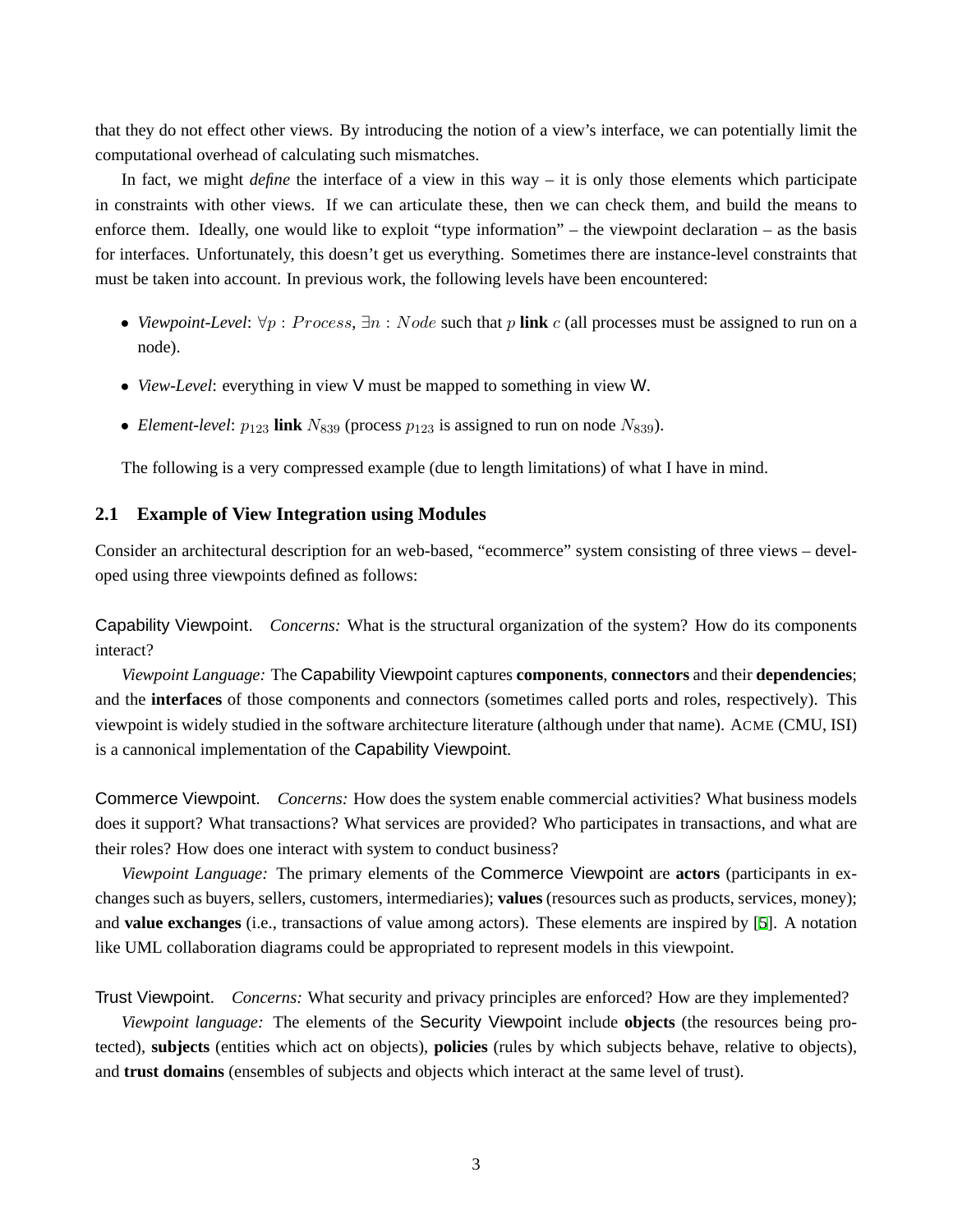

Figure 1: View Integration using Modules

#### **View Integration.**

"... structuring a large collection of modules to form a 'system' is an essentially distinct and different intellectual activity from that of constructing the individual modules" F. DeRemer and H. H. Kron. [[1](#page-4-8)]

Figure 1 depicts the architectural description in terms of three views, their interfaces and some dependencies between them. (Other relations, such as between the Trust and Commerce view are not discussed due to space limitations.) There are two kinds of interfaces: a **provides** interface exports viewpoint elements to be used by other views. A **requires** interface identifies formal parameters of the view which must be supplied by another view. The Capability View provides a set of components, connectors, and interfaces. The Commerce View requires that actors and values be instantiated from outside the view.

An interface of either kind may have an *interface theory* (**cf.** Goguen's requirement theories). For a **requires** interface, the interface theory states conditions on what may be used to instantiate the interface. For a **provides** interface, the interface theory states conditions on the ways the exported elements may be used.

Here I give a few examples (in informal text) of interface theories:

- The Trust View partitions classes into subjects and objects. Any operations owned by a component instantiating a subject or object must be compatible with its trust role.
- The Trust View partitions components into trust domains. The components and connectors used to instantiate a domain must be accessible (navigable) to one another.
- Operations on components instantiating subjects within the Trust View must not violate the specified levels of trust.